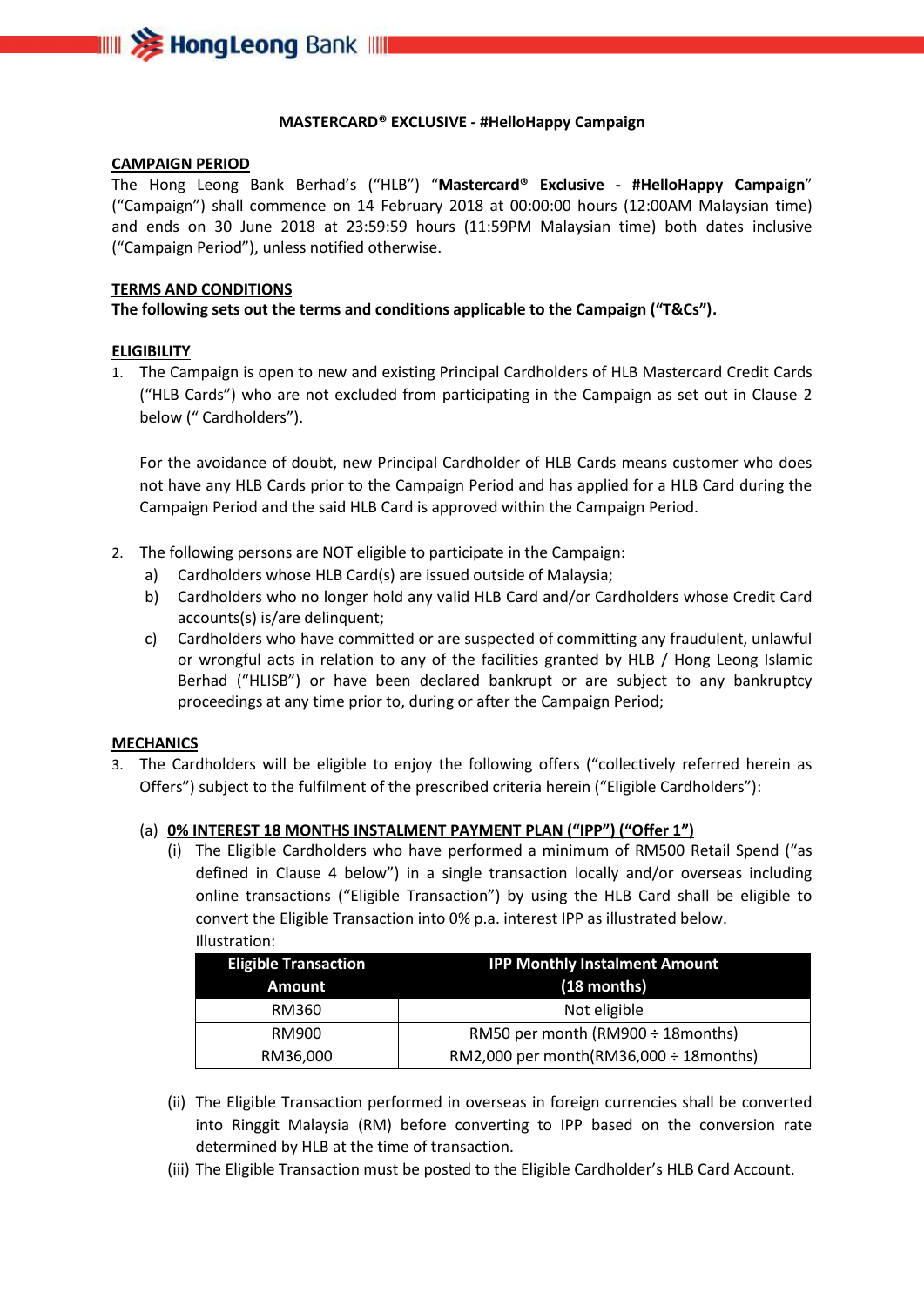

- (iv) Eligible Cardholder must call Hong Leong Contact Center ("HLCC") at 03-76268899 within three (3) days after the Eligible Transaction being posted or five (5) days before the next statement date in order to enjoy Offer 1, failing which Eligible Cardholder shall not be entitled for Offer 1 and any appeal shall not be entertained by HLB.
- (v) Eligible Cardholder shall pay the full IPP Monthly Installment in addition to the 5% monthly minimum payment due on the rest of the credit card outstanding balance (if any). In the event this payment is not received by HLB in full on or before the payment due date as specified in the monthly card statement, the prevailing finance charges and late payment fee shall be charged on the combined sum consisting of the IPP Monthly Instalment plus the 5% minimum payment, in accordance with the terms and conditions of the HLB's Cardholder Agreement.
- (vi) Loyalty programme (i.e. Reward Points and/or Cash Back) will NOT be awarded for transactions relating to Offer 1.

#### **(b) BONUS ON OVERSEAS SPEND: 8% UNLIMITED CASH BACK ("Offer 2")**

(i) The Eligible Cardholders who have performed Retail Spend ("as defined in Clause 4 below") at point of sales/ face to face at retail outlets based outside of Malaysia in foreign currencies ("Eligible Overseas Spend") by using the HLB Cards shall be eligible for 8% cashback ("Cashback") subject to the prescribed Minimum Eligible Overseas Spend in each calendar month according to the following table:

| <b>Calendar</b><br>month | Period           | <b>Minimum Cumulative</b><br><b>Eligible Overseas</b><br><b>Spend Amount</b> | <b>Cashback based on</b><br><b>Minimum Cumulative</b><br><b>Eligible Overseas Spend</b> |
|--------------------------|------------------|------------------------------------------------------------------------------|-----------------------------------------------------------------------------------------|
| February                 | 14 February 2018 | <b>RM250</b>                                                                 | <b>RM20</b>                                                                             |
| 2018                     | to               |                                                                              |                                                                                         |
|                          | 28 February 2018 |                                                                              |                                                                                         |
| March                    | 1 March 2018     | <b>RM500</b>                                                                 | RM40                                                                                    |
| 2018                     | to               |                                                                              |                                                                                         |
|                          | 31 March 2018    |                                                                              |                                                                                         |
| April                    | 1 April 2018     | <b>RM500</b>                                                                 | <b>RM40</b>                                                                             |
| 2018                     | to               |                                                                              |                                                                                         |
|                          | 30 April 2018    |                                                                              |                                                                                         |
| May                      | 1 May 2018       | <b>RM500</b>                                                                 | RM40                                                                                    |
| 2018                     | to               |                                                                              |                                                                                         |
|                          | 31 May 2018      |                                                                              |                                                                                         |
| June                     | 1 June 2018      | <b>RM500</b>                                                                 | <b>RM40</b>                                                                             |
| 2018                     | to               |                                                                              |                                                                                         |
|                          | 30 June 2018     |                                                                              |                                                                                         |

Notwithstanding the definition of "Retail Spend" as provided in Clause 4 below, Retail Spend for Offer 2 shall exclude online purchase transaction(s).

- (ii) For the avoidance of doubt, the following transactions are NOT considered as Eligible Overseas Spend:
	- a) Purchases via online/internet (even though transactions are in foreign currencies);
	- b) All cash withdrawal from Automated Teller Machine ("ATM");
	- c) All domestic retail transactions;
	- d) Standing instructions such as auto-billing;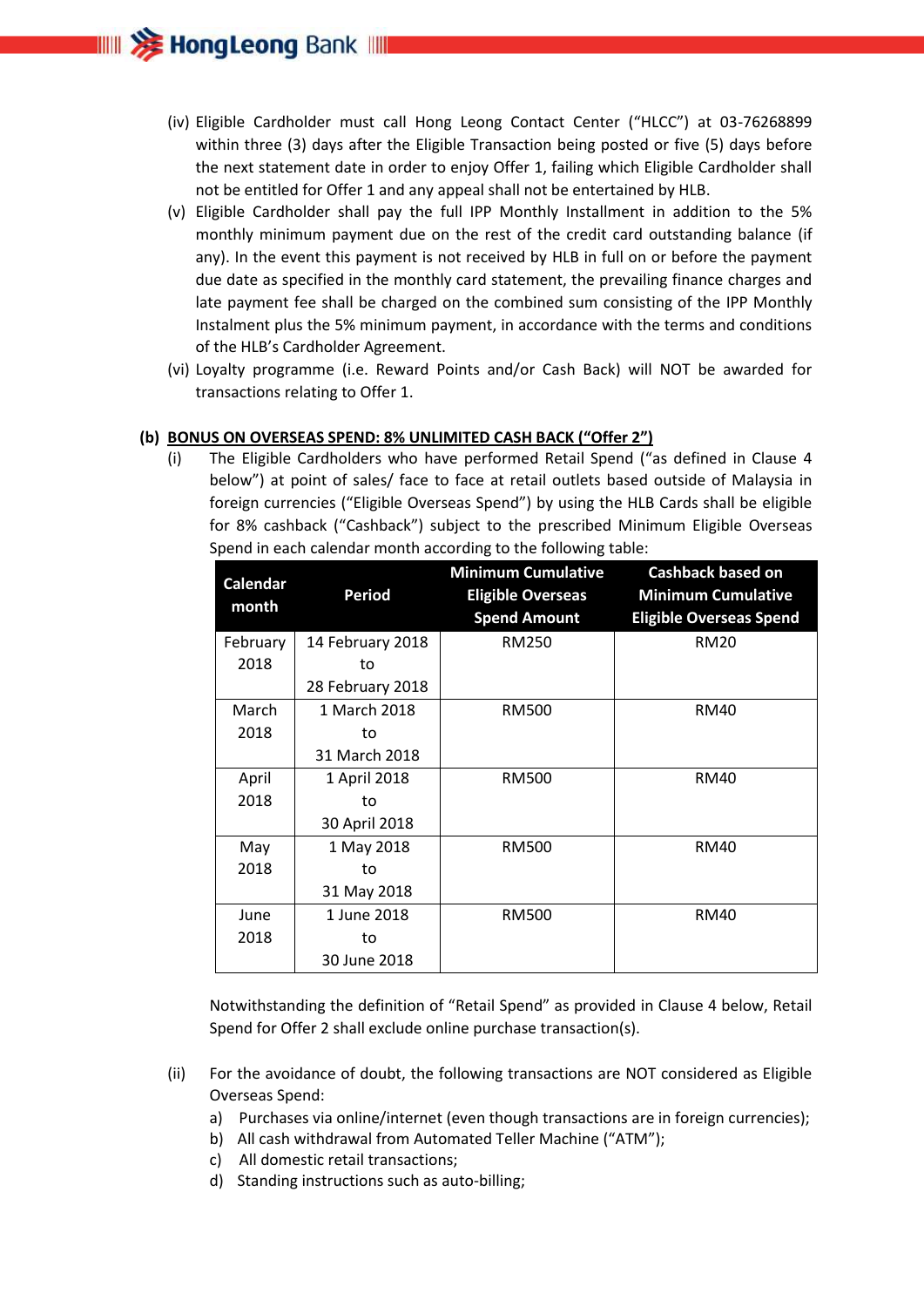# e) Finance charges and fees such as credit card annual fee and government tax; and

f) Dynamic Currency Conversion performed using Ringgit Malaysia.

**IIIII >>>>> HongLeong** Bank

- (iii) The Cumulative Eligible Overseas Spend by the principal and supplementary cardholders of the same account on calendar month basis during the Campaign Period will be taken into account for computation of the Eligible Overseas Spend.
- (iv) Tracking of the Eligible Overseas Spend will be based on spend dates and transacted on Malaysian Time successfully posted in the HLB system on calendar month basis and throughout the Campaign Period and HLB reserves the right to determine transactions that will be considered as Eligible Overseas Spend.
- (v) Cashback is awarded to the Eligible Cardholder based on the total amount of Eligible Overseas Spend charged to any HLB Cards posted in Ringgit Malaysia.
- (vi) The Eligible Overseas Spend performed in foreign currencies will be converted to Ringgit Malaysia at such rate of exchange as determined by HLB at its sole discretion.
- (vii) The Cashback will be calculated at the end of each calendar month on the total Eligible Overseas Spend for the month and is non-cumulative from the previous month.
- (viii) The total Cashback shall be credited on monthly basis to the Eligible Cardholder's account within six (6) weeks after the end of the each calendar month. It is essentially the obligations of the Eligible Cardholder to inform HLB in the event of non-receipt of the Cashback within 60 days after the Campaign Period ends, failing which the Eligible Cardholder is deemed to have received the Cashback and any appeal or request for the reimbursement of the Cashback shall not be entertained by HLB.
- (ix) HLB will not be liable for any delay in actual posting of the Eligible Overseas Spend and/or Cash Back earned.
- 4. "Retail Spend" refers to any retail purchases at point of sales/ face to face at retail outlets and online but shall **EXCLUDE** the following:
	- a) Cash withdrawal from any Automated Teller Machine;
	- b) Portfolio products such as Balance Transfer, Call-For-Cash, Call-For-Cash Plus and Flexi Payment Plan;
	- c) Refunded, disputed, unsuccessful, reversed, unauthorized, fraudulent or unlawful transactions; and/or
	- d) Any form of services or miscellaneous fees, including finance charges and fees such as credit card annual fee, late payment charges and government service tax, imposed by HLB.
- 5. HLB shall not be liable and responsible for any failure or delay in transmission of sales transactions by Mastercard International Incorporated, merchant establishments, postal or any party in which may result in the Eligible Cardholders being omitted from this Campaign.

## **GENERAL**

- 6. By participating in this Campaign, the Cardholders hereby understand and agree as follows:
	- a) that the Cardholders have read, understood and agree to be bound by the T&Cs herein, the general terms and conditions of the HLB Cardholder Agreement available on HLB's website at www.hlb.com.my ("HLB's Website");
	- b) that all records of transactions within or outside of Malaysia captured by HLB's system within this Campaign Period are accurate and final;
	- c) that HLB's decision on all matters relating to this Campaign shall be final, conclusive and binding on all Eligible Cardholders. No appeal and/or further correspondence will be entertained;
	- d) that the Cashback is not transferable to any third party and non-exchangeable for cash or kind;